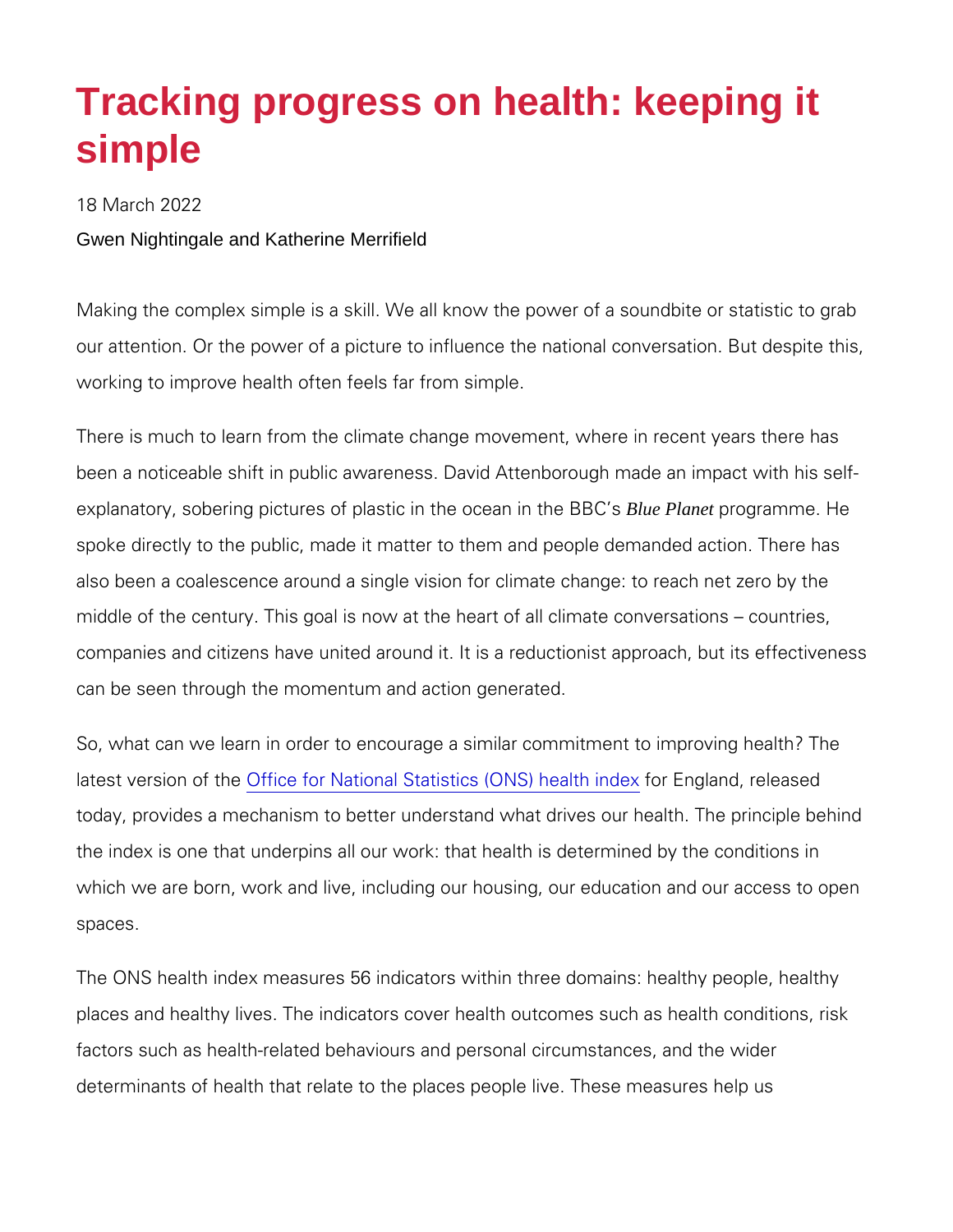understand how health changes over time, at a national and local enable us to see what is driving these changes.

The Health Foundation has been making the cashee abtrh soumtch eimeafrom [of decision](https://health.org.uk/publications/reports/a-whole-government-approach-to-improving-health) markain algo progress on health alongside GDP. The ONS visualisations show the interconnectedness of health, education, and a range of other factors. Linking these factors in this way go healthy life expectancy. It will give local leaders the evidence be creating a framework for conversation about how local plans are I its use transcends the local area too: the index provides a commo local areas, regions and central government to talk about health and  $\alpha$ 

It will be important to not overload the index and to recognise an with all indexes, the combining of multiple measures into a single effect of changes in some indicators. And the ONS health index (I considerable time lag, because it has to move at the pace of its s the latest data included are for 2019, although an update with 20 year. There are also some gaps: local-level data aren t available relevant areas are included for instance, there are no data on s know are an important driver of health. But even recognising thes the potential to develop the conversation about how to improve health power lies.

We would like to see central government departments using the  $h_1$ progress and understand the local picture particularly the Depart Care (DHSC) and the Department for Levelling Up, Housing and C would also like departments to use the index to consider the impa health, prioritising any activity that improves health and rethinkin Experience suggests that the effectiveness of key metrics in gove much political support they receive. For example, the movement t greater use of measures of wellbeing in the policymaking process